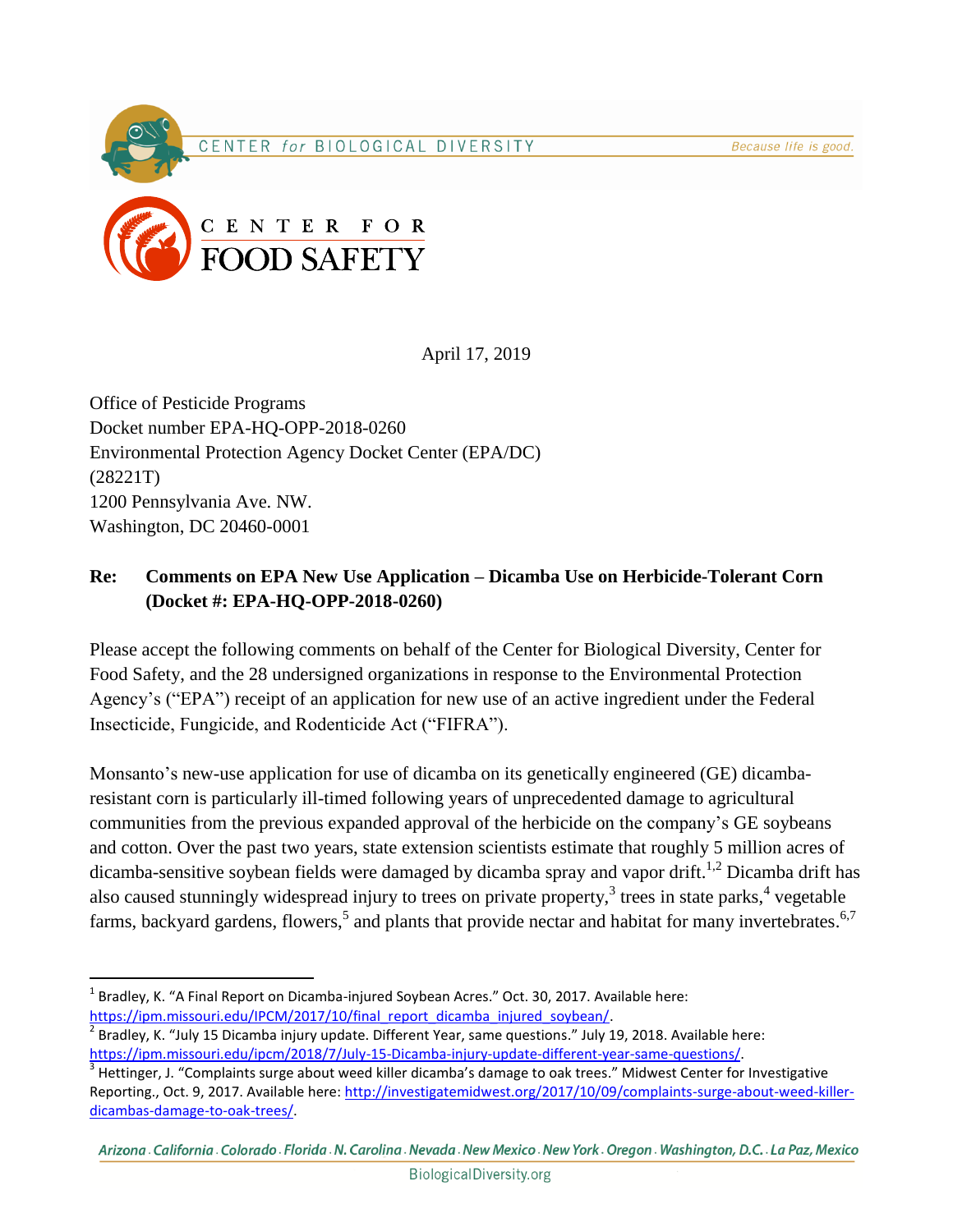EPA approved dicamba for use with Monsanto's GE soybeans and cotton on the basis of a deeply flawed assessment that predicted no drift injury.<sup>8</sup> Given the reality of the past two seasons, this will go down as one of the biggest assessment failures in the Agency's history.

Having entirely misjudged dicamba's drift potential, it is not surprising that the Agency's supposed solutions did not work. While weed scientists regard dicamba's volatility as a big part of the drift debacle, EPA blames farmers and applicators rather than the herbicide – so it merely tweaked the usage rules on dicamba labels at the end of  $2017$ . The fact that crop injury continued at entirely unacceptable levels in 2018 demonstrates the futility of this approach.<sup>10</sup> Yet the Agency doubled down with further minor label tweaks for the 2019 season, rejecting (again) the recommendations of weed scientists, who do not believe EPA's changes will solve the problem.<sup>11,12</sup>

In 2019, 60 million acres are expected to be planted with dicamba-resistant soybeans and cotton, the majority of which will be sprayed with dicamba.<sup>13</sup> USDA approved dicamba-resistant corn in 2016. If EPA grants Monsanto's new pesticide use application, an additional 80 million acres of dicambaresistant corn would be grown at the peak adoption rate of 89% estimated by the company.<sup>14</sup> This 140

 $\overline{a}$ 

[https://www.dtnpf.com/agriculture/web/ag/news/crops/article/2019/03/21/dicamba-stacked-corn-horizon.](https://www.dtnpf.com/agriculture/web/ag/news/crops/article/2019/03/21/dicamba-stacked-corn-horizon)

<sup>&</sup>lt;sup>4</sup> Charlier, T. "Trees at Reelfoot Lake damaged by drifting herbicide dicamba, state analysis shows." Commercial Appeal. Sept. 14, 2017. Available here[: https://www.commercialappeal.com/story/news/2017/09/14/trees-reelfoot-lake](https://www.commercialappeal.com/story/news/2017/09/14/trees-reelfoot-lake-damaged-drifting-herbicide-dicamba-state-analysis-shows/647593001/)[damaged-drifting-herbicide-dicamba-state-analysis-shows/647593001/.](https://www.commercialappeal.com/story/news/2017/09/14/trees-reelfoot-lake-damaged-drifting-herbicide-dicamba-state-analysis-shows/647593001/)

<sup>&</sup>lt;sup>5</sup> Unglesbee, E. "When Drift Hits Home. Dicamba Moves Beyond Bean Fields and Into the Public Eye." DTN/The Progressive Farmer. July 20, 2018. Available here:

[https://www.dtnpf.com/agriculture/web/ag/news/crops/article/2018/07/20/dicamba-moves-beyond-bean-fields-eye.](https://www.dtnpf.com/agriculture/web/ag/news/crops/article/2018/07/20/dicamba-moves-beyond-bean-fields-eye)

<sup>6</sup> Donley, N. "A Menace to Monarchs: Drift-prone Dicamba Poses a Dangerous New Threat to Monarch Butterflies." Center for Biological Diversity Report. March 2018. Available here:

[https://www.biologicaldiversity.org/species/invertebrates/monarch\\_butterfly/pdfs/Menace-to-Monarchs.pdf.](https://www.biologicaldiversity.org/species/invertebrates/monarch_butterfly/pdfs/Menace-to-Monarchs.pdf)<br>7 Cross L. "Boos fase vet another lethal threat in disamba, a drift prope perticide." Boyeal Nows, Jan. 22, 2010

Gross, L. "Bees face yet another lethal threat in dicamba, a drift-prone pesticide." Reveal News. Jan. 23, 2019. Available here: [https://www.revealnews.org/article/bees-face-yet-another-lethal-threat-in-dicamba-a-drift-prone-pesticide/.](https://www.revealnews.org/article/bees-face-yet-another-lethal-threat-in-dicamba-a-drift-prone-pesticide/)

<sup>&</sup>lt;sup>8</sup> Center for Food Safety. "Farmers, conservationists challenge Trump's EPA, Monsanto over crop-damaging pesticide." Press Release, February 12, 2018. [https://www.centerforfoodsafety.org/press-releases/5255/farmers-conservationists](https://www.centerforfoodsafety.org/press-releases/5255/farmers-conservationists-challenge-trumps-epa-monsanto-over-crop-damaging-pesticide)[challenge-trumps-epa-monsanto-over-crop-damaging-pesticide.](https://www.centerforfoodsafety.org/press-releases/5255/farmers-conservationists-challenge-trumps-epa-monsanto-over-crop-damaging-pesticide)

<sup>&</sup>lt;sup>9</sup> Steckel, L. "Revised Engenia, Xtendimax and FeXapan Labels." University of TN Institute of Agriculture, Oct. 19, 2017. [http://news.utcrops.com/2017/10/revised-engenia-xtendimax-fexapan-herbicide-labels/.](http://news.utcrops.com/2017/10/revised-engenia-xtendimax-fexapan-herbicide-labels/)

 $\frac{10}{10}$  Swoboda, R. "Dicamba drift issues continue to haunt Iowa." Wallaces Farmer, aug. 27, 2018.

[https://www.farmprogress.com/crop-protection/dicamba-drift-issues-continue-haunt-iowa.](https://www.farmprogress.com/crop-protection/dicamba-drift-issues-continue-haunt-iowa).

 $11$  Chen, E. "Scientists say EPA's dicamba restrictions won't be strong enough to stop crop damage." St. Louis Public Radio, Nov. 4, 2018. [https://news.stlpublicradio.org/post/scientists-say-epa-s-dicamba-restrictions-won-t-be-strong-enough](https://news.stlpublicradio.org/post/scientists-say-epa-s-dicamba-restrictions-won-t-be-strong-enough-stop-crop-damage#stream/0)[stop-crop-damage#stream/0.](https://news.stlpublicradio.org/post/scientists-say-epa-s-dicamba-restrictions-won-t-be-strong-enough-stop-crop-damage#stream/0)

 $\frac{12}{12}$  Gross, L. "Scientists warned this weed killer would destroy crops. EPA approved it anyway." Reveal News. Nov. 13, 2018. Available here: [https://www.revealnews.org/article/scientists-warned-this-weed-killer-would-destroy-crops-epa](https://www.revealnews.org/article/scientists-warned-this-weed-killer-would-destroy-crops-epa-approved-it-anyway/)[approved-it-anyway/.](https://www.revealnews.org/article/scientists-warned-this-weed-killer-would-destroy-crops-epa-approved-it-anyway/)

 $^{13}$  Unglesbee, E. "More Dicamba to Come?" Progressive Farmer. Mar. 21, 2019. Available here:

 $14$  USDA. Monsanto Company Petition 15-113-01 for Determination of Non-regulated Status for Dicambaand Glufosinate-Resistant Maize. Environmental Assessment. January 2016. Pg 90. Available here: [https://www.aphis.usda.gov/brs/aphisdocs/15\\_11301p\\_dea.pdf.](https://www.aphis.usda.gov/brs/aphisdocs/15_11301p_dea.pdf)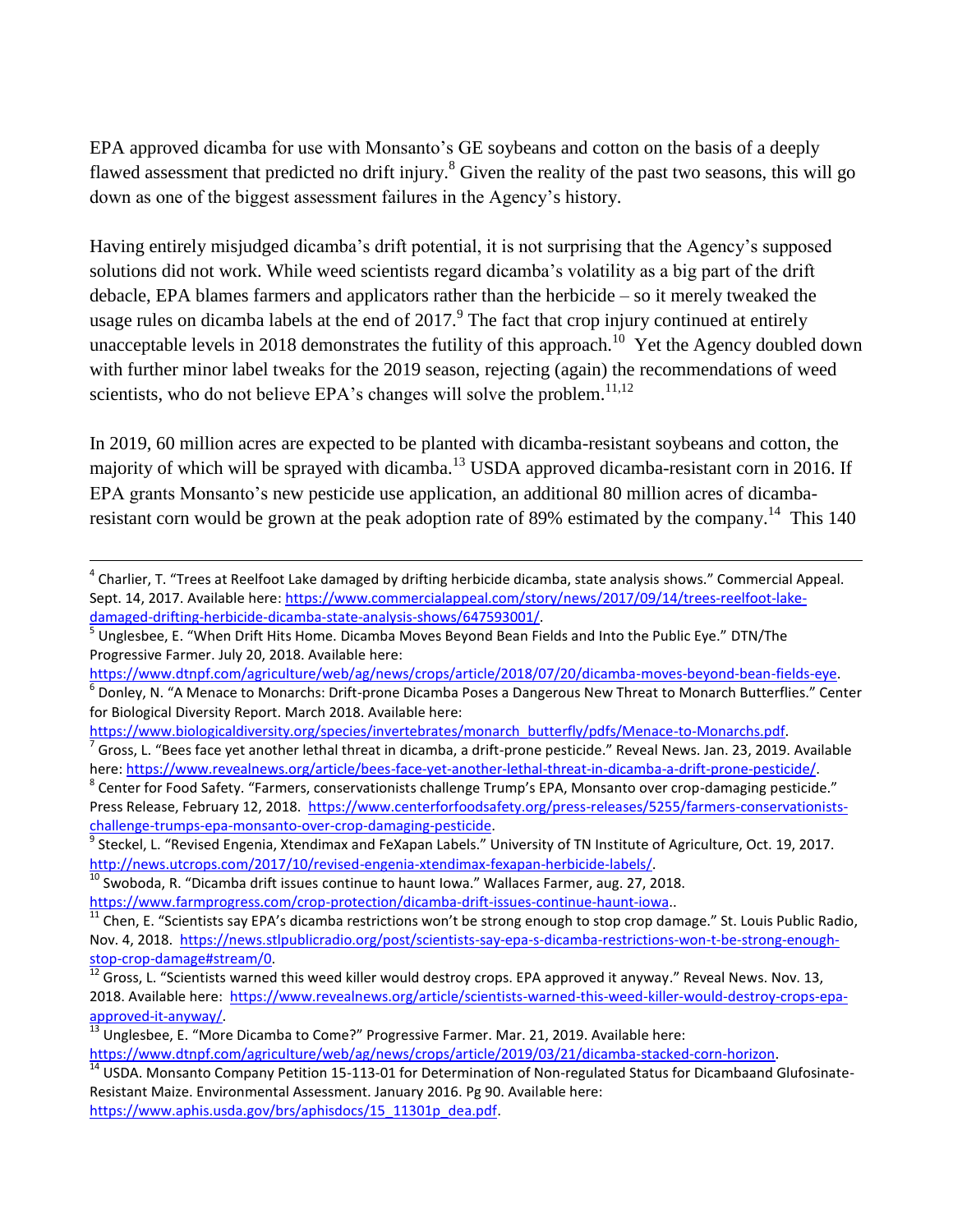million acres could then be legally sprayed with up to 280 million lbs. of dicamba annually (if EPA were to grant Monsanto's request for a seasonal maximum application rate of up to 2 lbs/acre on corn,<sup>15</sup> as it did previously for the company's GE soybeans and cotton).

Dicamba has already caused far too much damage to soybean fields, organic crops, fruit orchards, residential trees, wild plants and the creatures they support. It would be the height of irresponsibility to exacerbate matters by approving dicamba for use on Monsanto's GE corn as well.

All of this is currently happening under the shroud of EPA's recent announcement that it will be considering changes to FIFRA section 24(c) – proposing to remove one mechanism that states use to enact stricter regulations on dangerous pesticides like dicamba.<sup>16</sup> Approval of this application would be especially cruel and reckless if EPA were also to make it harder for states to exercise their right to protect farmers, farmworkers and natural resources through stricter regulation.

We urge the agency to deny this new-use application, and, furthermore, to cancel its registrations of dicamba formulations for use on dicamba-resistant soybeans and cotton. We also call on EPA to deny Monsanto's additional request to amend the tolerance expression and levels for dicamba on corn grain, corn stover and corn forage, as requested in pesticide petition 8F8659.

Respectfully submitted,

Nathan Donley, Ph.D. Senior Scientist Center for Biological Diversity

Bill Freese Science Policy Analyst Center for Food Safety

 $\overline{a}$ 

These comments are fully supported by:

National Latino Farmers & Ranchers Trade Association Farmworker Association of Florida Center for Environmental Health National Family Farm Coalition Toxic Free NC Prairie Rivers Network

<sup>&</sup>lt;sup>15</sup> The rate Monsanto said it would request in its petiton to USDA. See: Monsanto. Petition for the Determination of Nonregulated Status for Dicamba and Glufosinate Tolerant MON 87419 Maize. April 23, 2015. Pg 147. Available here: [https://www.aphis.usda.gov/brs/aphisdocs/15\\_11301p.pdf.](https://www.aphis.usda.gov/brs/aphisdocs/15_11301p.pdf)

<sup>&</sup>lt;sup>16</sup> EPA. Guidance on FIFRA 24(c) Registrations. March 19, 2019. Available here[: https://www.epa.gov/pesticide](https://www.epa.gov/pesticide-registration/guidance-fifra-24c-registrations)[registration/guidance-fifra-24c-registrations.](https://www.epa.gov/pesticide-registration/guidance-fifra-24c-registrations)